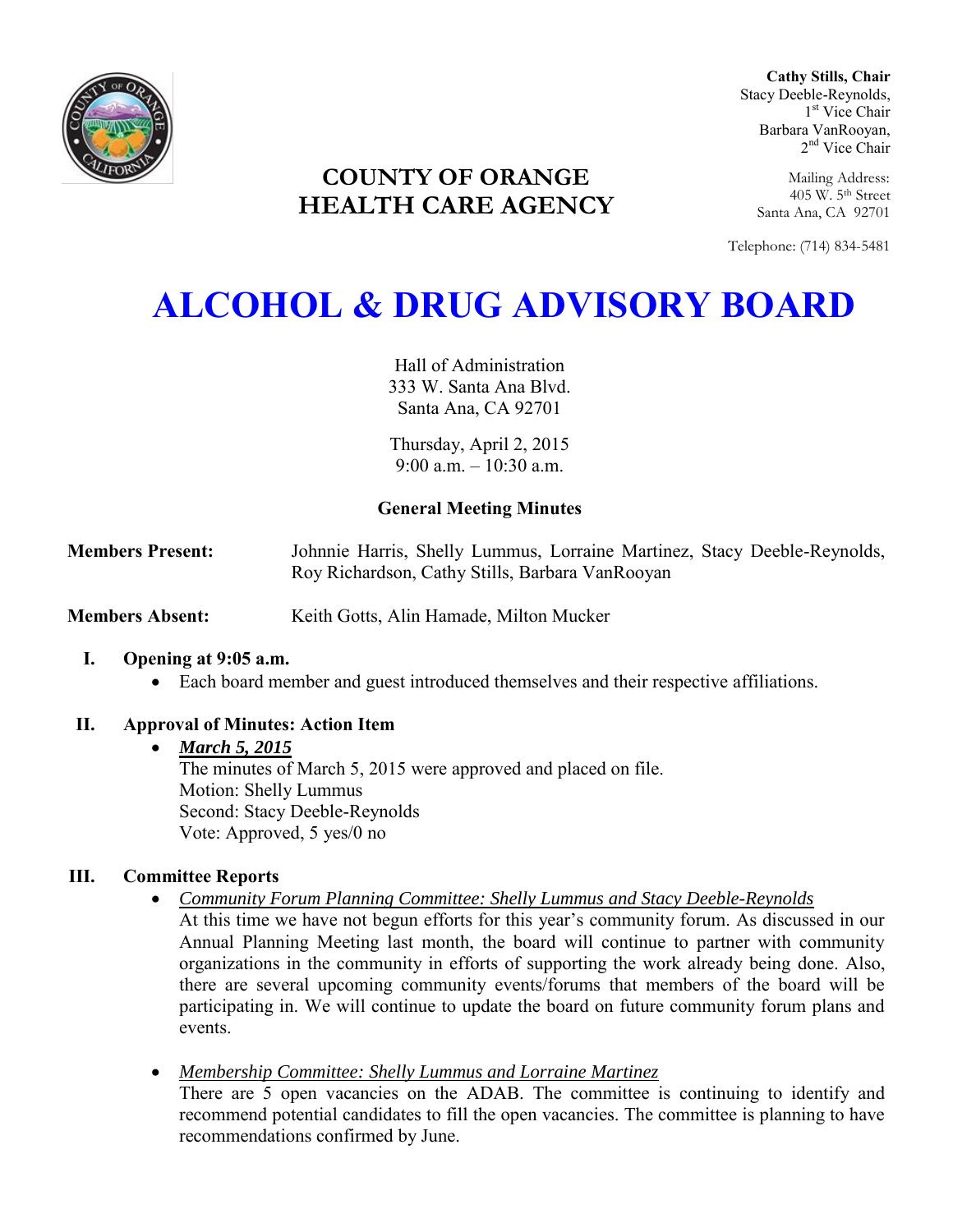## *Orange County Mental Health Board: Cathy Stills*

Cathy updated the board on the Assisted Outpatient Treatment (AOT) Program. There has been two (2) petitions filed, however both individuals decided to accept treatment. The county Emergency Treatment Services (ETS) program will undergo a remodel and an additional crisis stabilization unit (CSU) will be implemented in South County.

# **Community Collaborative Committees**

## *Orange County RX & OTC Coalition: Barbara Van Rooyan*

Barbara updated the board with information she received from the March 19, 2015 meeting. The coalition is looking at drug overdose deaths and working with constituent pharmacies on the possibility of issuing naloxone without a prescription. Naloxone is a narcotic drug that is used to reverse the effects of other narcotic medicines. Naloxone may also be used to treat narcotic drug overdose or to diagnose narcotic drug addiction. Furthermore, various emergency departments are adopting the Safe Med Brochure which has been effective in informing patients about their medications and best use practice.

## *Orange County Substance Abuse Prevention Network (OCSAPN)*

Stacy updated the board with information she received from the March 27, 2015 meeting. OCSAPN is currently planning to host a community form later this year (October) in which the Orange County Department of Education will be hosting a resource booth. Various agencies will be participating in efforts of raising community awareness.

# **IV. Old Business – N/A**

# **V. New Business – N/A**

# **VI. Behavioral Health Services Update: Mitch Cherness**

 Mitch updated the board on contract renewals and request for proposals. Mitch also shared information about the centralization of the county residential bed waitlist. The goal is to give individuals the opportunity to get into the first residential treatment bed available. The department is working closely with the courts and will provide updates on the outcome of this new change.

# **VII. Presentation**

## *California Health Kids Survey (CHKS), Chrislyn Nefas, MA, Research Analyst IV ADEPT, Health Promotion Division*

Chrislyn provided a comprehensive updated on the CHKS outcome data which was administered in the 2013-2014 school year. A total of 79,806 students participated in the survey which consisted of 20 secondary school districts ranging from grades 7, 9, and 11. To obtain copies of the CHKS report, please visit: [https://chks.wested.org/reports.](https://chks.wested.org/reports)